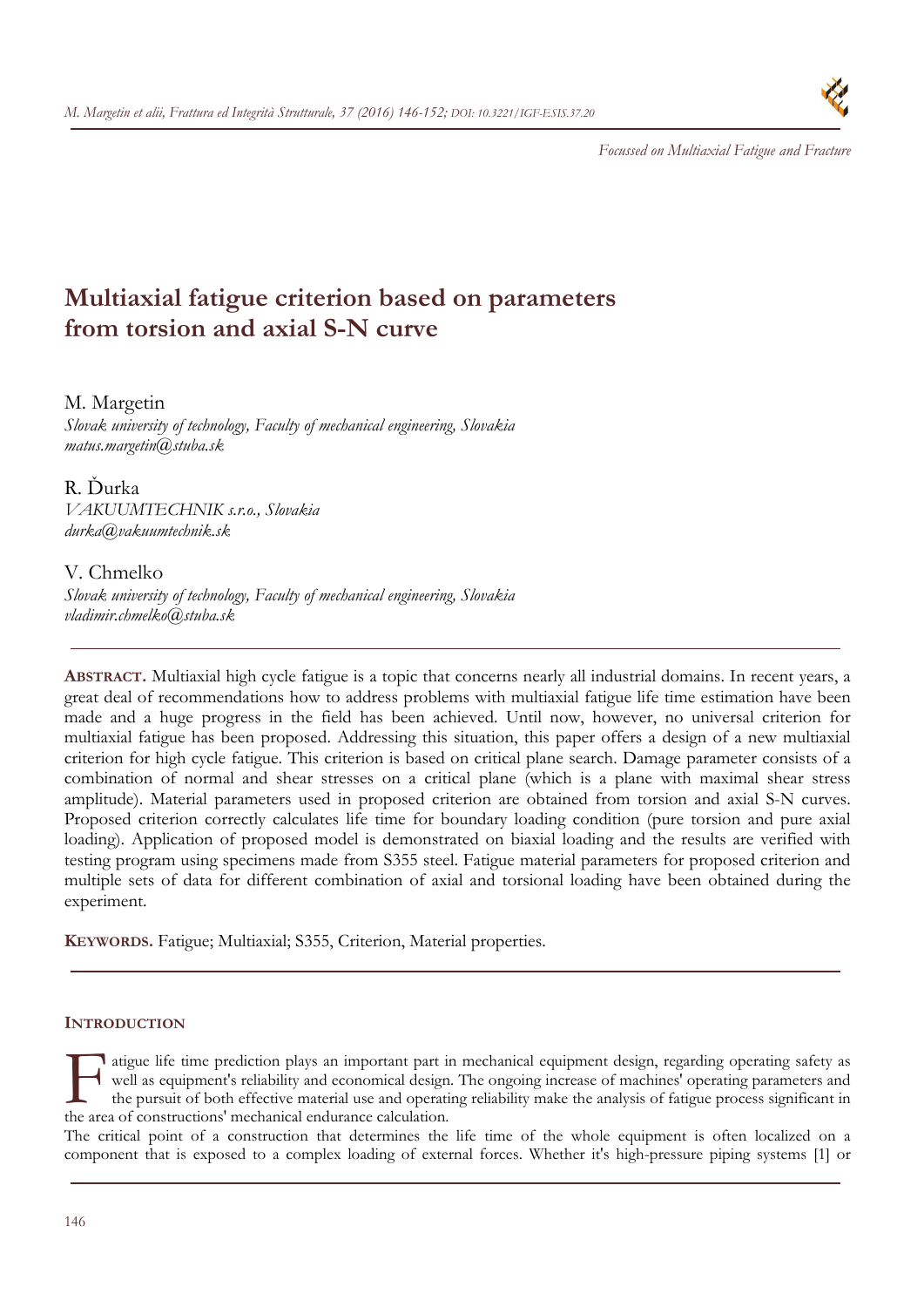

mobile working machines [2], components of both are subjected to combined loading dependent on external conditions. Such a loading causes a stresses in the critical point, and this stress state is nearly always multiaxual.

In the process of life time estimation in multiaxial stress state, it is not sufficient to transform this state into uniaxial stress state according to static strength hypotheses, as they especially don't consider the cyclical properties of materials and the different effects of normal and shear stresses on the fatigue life time. Therefore, it's necessary to use a mathematical model that is both able to reduce the multiaxial stress state to uniaxial stress state and that respects the mentioned problems at the same time.

The methodology of transformation into uniaxial stress state then needs to be able to include also the change in the direction of damage, hence to respect the directional characteristic of the fatigue process.

Nearly a century passed since first attempts to tackle the problem of multiaxial fatigue have been made, and as for the situation today, there are plenty of criteria that consider component's multiaxial stress state. According to the methodology of assessment of loading process in the critical point, these criteria can be divided into stress-based criteria [3,4,5,6], strain-based criteria [7,8,9] and criteria based on fracture mechanics [10,11,12].

This text presents a new stress-based criterion that transforms the multiaxial stress state of a cyclic loading into an equivalent uniaxial stress. This criterion is based on the critical plane approach. After presentation in the text, the criterion is subsequently verified using proportional tension/compression and torsion loading in an experiment.

#### **MULTIAXIAL FATIGUE CRITERION**

oday's most used stress-based criteria that transform multiaxial stress state into equivalent stress amplitude in critical plane are in the form the following linear or non-linear combination:  $\int_{0}^{1}$ 

$$
\sqrt[3]{\left( b\sigma^c + d\tau^e \right)} = f(N_f)
$$
\n(1)

Findley [3], McDiarmid [4] and Matake [5] have derived criteria for the calculation of the equivalent amplitude of shear stress as a linear combination of amplitude of shear stress and normal stress in the critical plane in the following form

$$
\tau_{\text{eq}} = \sigma + k\tau = f(N_f) \tag{2}
$$

On the other hand, Carpintieri with Spagnoli [6] and Papuga with Ruzicka [13] have derived criteria for the calculation of the equivalent amplitude of normal stress in the critical plane as a non-linear combination in the following form

$$
\sigma_{\text{eq}} = \sqrt{k_1 \sigma + k_2 \tau} = f(N_f)
$$
\n(3)

The difference between the respective criteria is in the definition of the critical plane and in the form of material parameters k that consider the effect of normal and shear stresses. The resultant amplitude of the equivalent stress is then compared with the adequate fatigue life time curve in order to determine the finite fatigue life time or with fatigue limit in order to determine the infinite fatigue life time.

The results achieved by presented hypotheses more or less correlate with the experimental results, however, there are some commonly known and well documented problems:

Parameters weighting the effect of normal and shear stress in hypotheses are independent on the loading level (i.e. number of cycles to failure), which is not true universally [14,15].

Material parameters are based on conventional values (yield stress, fatigue limit) that are strongly dependent on the methodology of determination and sometimes their existence itself is questionable (fatigue limit being the example there's no agreement on whether there is an actual amplitude of stress that isn't damaging).

Neither one of the criteria provides correct results for both boundary loading conditions (pure torsion and pure tension/compression loading).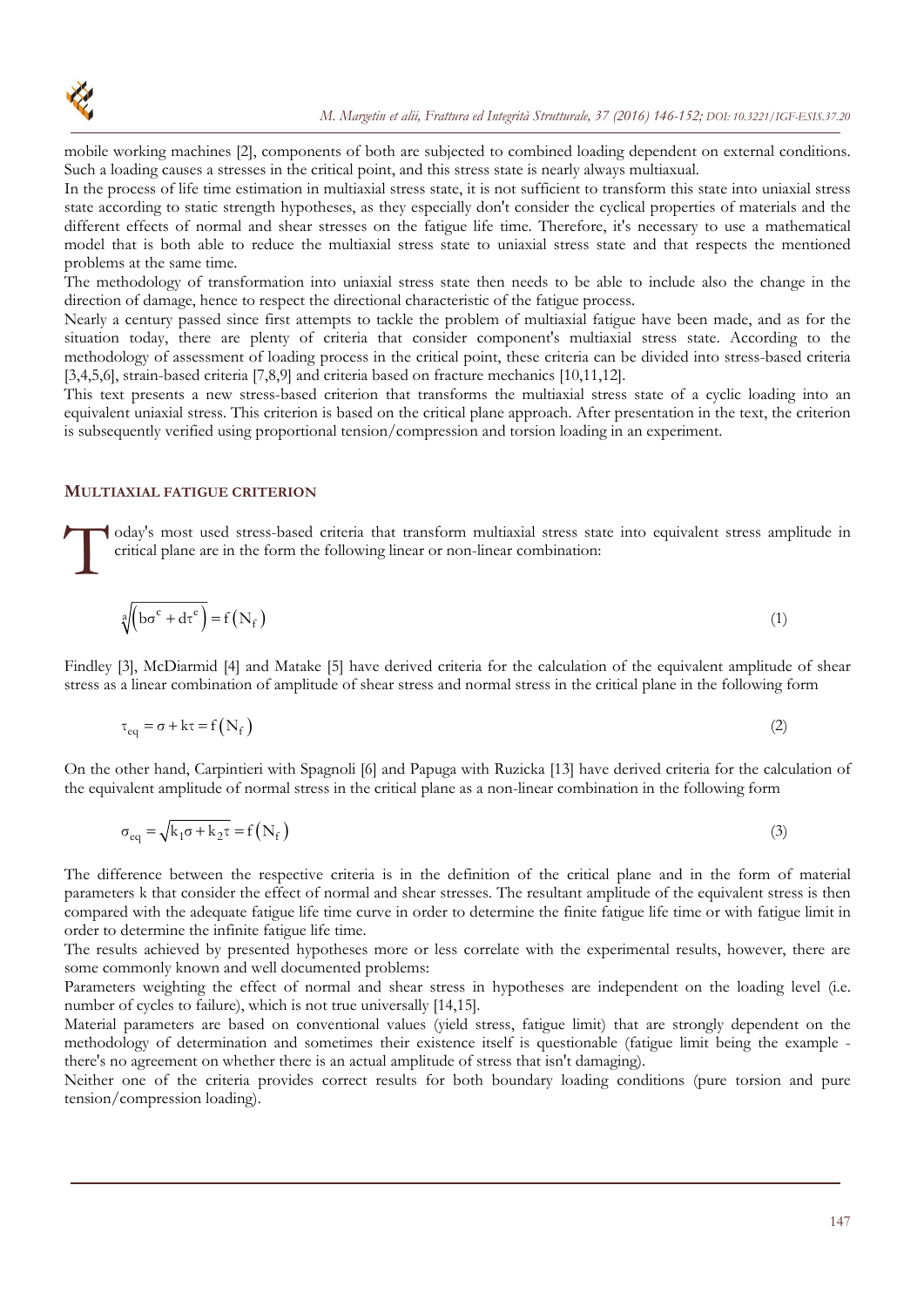

Based on the previous analysis of the problem, authors have decided to present their own criterion for transformation of multiaxial stress state into equivalent uniaxial stress state. Presented criterion results from the following theoretical premises:

The criterion is based on the critical plane approach and it assumes that the critical plane is the plane with the maximal shear stress amplitude. The premise that the plane with the maximal shear stress amplitude plays a key role in the process of the crack initiation is well documented in work [16].

The criterion reckons with non-linear combination of shear stress amplitude and normal stress amplitude in the critical plane.

$$
\tau_{\text{eq}} = \sqrt{\text{k}\sigma_{a,cr}^2 + \tau_{a,cr}^2}
$$
\n(4)

The criterion doesn't use conventional values of material parameters. Parameters that represent cyclical characteristics of the tested material are in the form of Baskin equation parameters for pure axial loading Eq. 5 and pure torsion loading Eq. 6.

$$
\sigma_{a} = \sigma_{f}' \left( 2N_{f} \right)^{b_{\sigma}} \tag{5}
$$

$$
\tau_a = \dot{\tau_f} \left( 2N_f \right)^{b_\tau} \tag{6}
$$

The criterion is derived so that it provides correct results for both boundary loading conditions (pure torsion and pure tension/compression loading represented by Eqs. 5,6).

The parameter weighting normal stress is then in Eq. 7 and the resulting form of the criterion is shown in Eq. 8.

$$
k = \left(\frac{2\tau_f}{\sigma_f^2}\right)^2 \left(\frac{2\sigma_{max}}{\sigma_f^2}\right)^{\frac{2(b_\tau - b_\sigma)}{b_\sigma}} - 1\tag{7}
$$

$$
\tau_r = \sqrt{\left(\left(\frac{2\tau_f}{\sigma_f}\right)^2 \left(\frac{2\sigma_{\text{max}}}{\sigma_f}\right)^2 \frac{2(b_\tau - b_\sigma)}{b_\sigma} - 1\right) \cdot \sigma_{\text{max}}^2 + \tau_a^2} = \tau_f^2 \left(2N_f\right)^{b_\tau}
$$
\n(8)

#### **EXPERIMENTAL ASSESSMENT**

o verify the function of the proposed criterion, an experiment was conducted in which experimental specimens were tested at different levels of proportional multiaxial loading. Experiment was carried out in the Strength and Elasticity Laboratory of the Faculty of Mechanical Engineering STU, using two experimental stands: Inova EDYZ To verify the function of the proposed criterion, an experiment was conducted in which experimental specimens were tested at different levels of proportional multiaxial loading. Experiment was carried out in the Strength a tension/torsion test). Two sets of experimental specimens were manufactured from steel S355J2+C (chemical composition is in Tab. 1 and specimens' geometry in Fig. 1.).

| $\sigma_{y02}$ [MPa] |         | $\sigma_u$ [MPa] | $A5$ [%]                           |      |      |       |      |           |          |
|----------------------|---------|------------------|------------------------------------|------|------|-------|------|-----------|----------|
| 655                  |         | 680              | 11.2                               |      |      |       |      |           |          |
| $C$ [%]              | $P[\%]$ | $S[\%]$          | Mn [%] Si [%] Cu [%] Al [%] Mo [%] |      |      |       |      | $N_i$ [%] | $Cr$ [%] |
| 0.16                 | 0.014   | 0.025            | 1.31                               | 0.18 | 0.12 | 0.018 | 0.01 | 0.06      | 0.07     |

Table 1: Mechanical and chemical properties of S355J2+C steel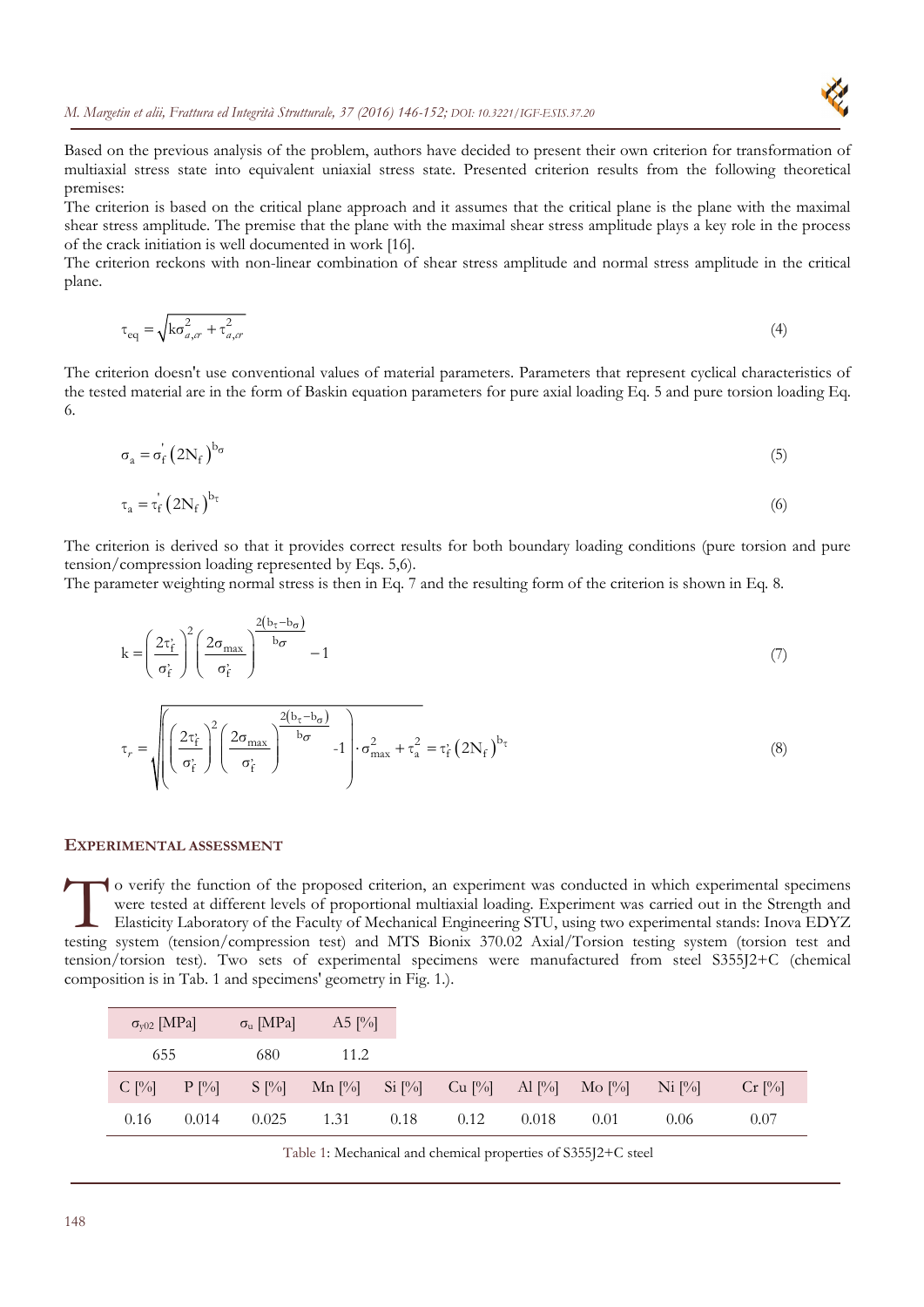

Figure 1: Geometry of the experimental specimens.

In the first part of the experiment, Baskin equation parameters for pure axial loading and pure torsion loading were acquired. Experimental specimens were loaded in the force control mode. Failure condition of the experimental specimen was defined by the moment of the so-called "technical initiation of fatigue crack" (0,5–1 mm). The number of cycles prior to the initiation of the fatigue crack was determined on the basis of a continuous measurement of the deformation response to the loading regime of the test specimen  $\sigma_a$  (or  $\tau_a$ ) = const.. Completion of the test was defined either by the increase of the deformation (or by the angle of the distortion) by 1% in reference to the mean value or by the achievement of the life time of 2.106 cycles. The values of material parameters for the regression line and for the upper and lower prediction intervals of reliability for pure axial loading and pure torsion loading are shown in Tab. 2.

| $P = 50\%$       |                  | $P = 2.5\%$      |                  | $P=97.5\%$     |                  |           |
|------------------|------------------|------------------|------------------|----------------|------------------|-----------|
| $\tau_f$ MPa     | $b_\tau$ [-]     | $\tau_f$ [MPa]   | $b_\tau$ [-]     | $\tau_f$ MPa   | $b_\tau$  -      | R         |
| 550              | $-0.0736$        | 565              | $-0.0739$        | 536            | $-0.0732$        | $-0.9876$ |
| $\sigma_f$ [MPa] | $b_{\sigma}$ [-] | $\sigma_f$ [MPa] | $b_{\sigma}$ [-] | $\sigma_f$ MPa | $b_{\sigma}$ [-] | R         |
| 636              | $-0.0531$        | 655              | $-0.0531$        | 619            | $-0.0531$        | $-0.9779$ |

Table 2: Fatigue properties.

To verify the validity of the proposed criterion, the experimental program was carried under multiaxial stress state. The experimental specimen was subjected to a proportional combination of axial and torsion loading using controlled loading force and torque. The test was completed by achieving the same conditions as in the uniaxial loading (see above).

# **CONCLUSIONS**

esults of the experiment are tabularly summarized in Tab. 4. Life time estimated by the help of the presented hypothesis Eq. 4 is N<sub>f\_com</sub> and the actual measured life time is N<sub>f\_exp</sub>. For the purposes of comparison, Tab.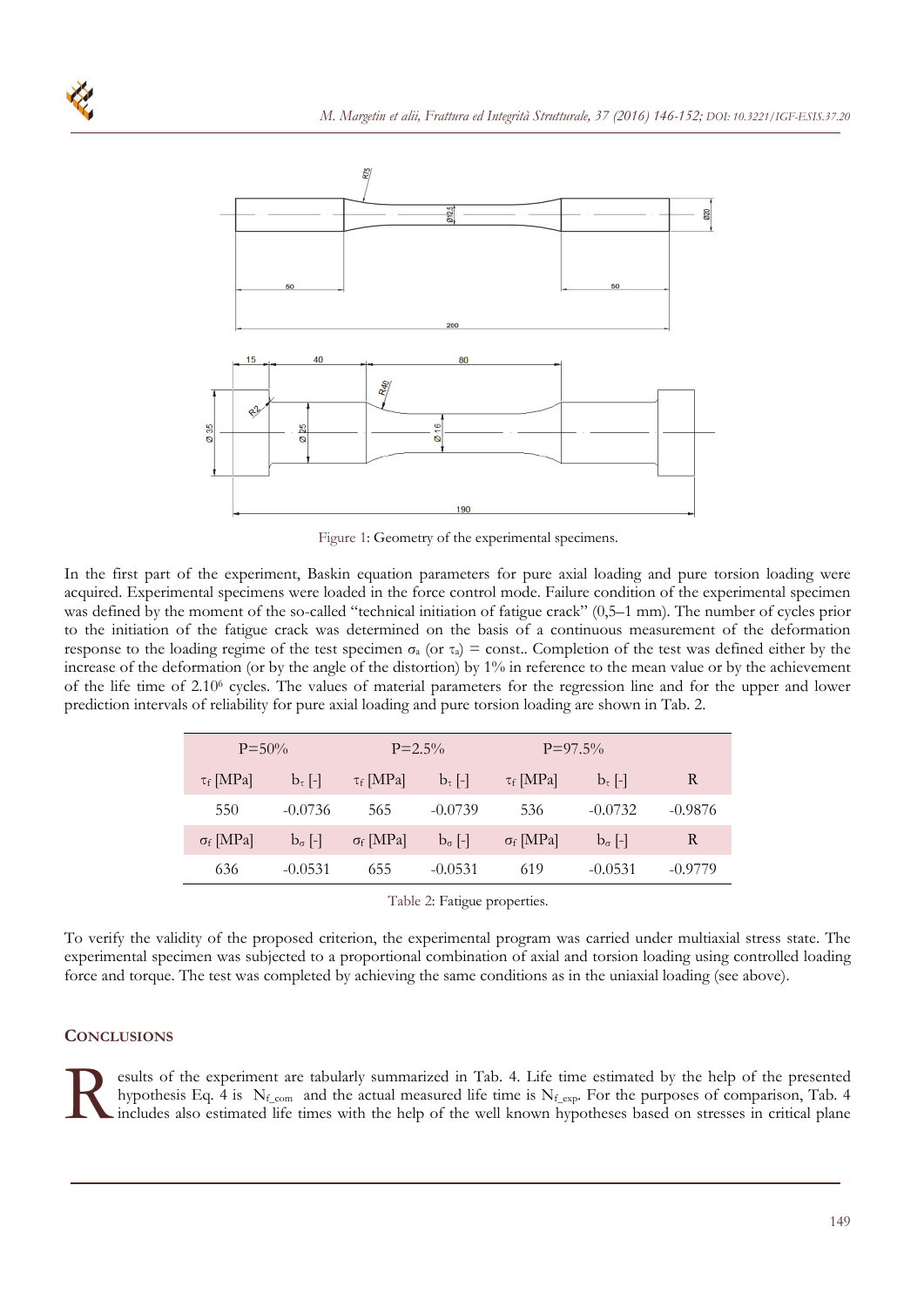presented by Findley ( $N_f$ <sub>find</sub>) [3] and McDiarmid ( $N_f$ <sub>mcd</sub>) [4] Eqs 9 and 10. For the calculation of the fatigue life time, material parameters for regression line of fatigue curves were used (Tab. 2). Material parameters used in Eqs 9 and 10 are shown in Tabs. 1, 2 and 3.

$$
\tau_{\text{eq}} = \left(\tau_a + k_{\text{fin}}\sigma_n\right)_{\text{max}} = \tau_f^* \left(2N_f\right)^{b_{\tau}}
$$
\n(9)

$$
\tau_{\text{eq}} = \tau_a + \left(\frac{k_{\text{mod}}}{2\sigma_u}\right)\sigma_{n,\text{max}} = \tau_f' (2N_f)^{b_{\tau}}
$$
\n(10)

| $k_{fin}$ [-] | $\tau_{f^*}$ [MPa] | $k_{\text{med}}$ [MPa] |
|---------------|--------------------|------------------------|
| 0.131         | 555                | 244                    |

Table 3: Material parameters for Eqs 9 and 10

| n.             | $\tau_a$ [MPa] | $\sigma$ <sub>a</sub> [MPa] | $N_{f_{exp}}$ | $N_{f_{\text{com}}}$ | $N_{f\_find}$ | $N_{f_{\text{mod}}}$ |
|----------------|----------------|-----------------------------|---------------|----------------------|---------------|----------------------|
| 1              | 159            | 204                         | 650800        | 643902               | 485504        | 291483               |
| 2              | 180            | 204                         | 172700        | 202990               | 154283        | 94670                |
| 3              | 167            | 204                         | 597300        | 415031               | 313706        | 189936               |
| $\overline{4}$ | 209            | 163                         | 105300        | 96899                | 65261         | 42766                |
| 5              | 183            | 163                         | 536120        | 449372               | 283251        | 181345               |
| 6              | 196            | 163                         | 198810        | 205010               | 133788        | 86699                |
| 7              | 209            | 122                         | 193800        | 165247               | 113010        | 77586                |
| 8              | 201            | 122                         | 301140        | 267920               | 178905        | 122110               |
| 9              | 193            | 122                         | 375630        | 441567               | 287341        | 194911               |
| 10             | 185            | 122                         | 996040        | 740543               | 468583        | 315769               |
| 11             | 209            | 82                          | 231490        | 226301               | 178946        | 129725               |
| 12             | 201            | 82                          | 572500        | 375732               | 291264        | 210195               |
| 13             | 193            | 82                          | 952600        | 635892               | 482358        | 346420               |
| 14             | 185            | 82                          | 2000000*      | 1098588              | 813741        | 581393               |

Table 4: Experimental data.

Looking at the table, it's evident that estimations using Findley's or McDiarmid's criteria are too conservative for the specimen material and the loading levels we used. At the same time, comparing these two criteria, Findley's criterion has smaller deviation from the experimentally acquired data.

Figure 2 shows comparison of calculated and experimentally acquired life times for the proposed hypothesis. For each specimen, Nf<sub>cal</sub> are listed in the chart shown in a probabilistic form for the regression line and the lower and the upper prediction reliability intervals of the material parameters (Tab. 2). Chart shows that the proposed hypothesis correlates well with the experimentally acquired values of the fatigue life time. Majority of the experimentally acquired life times are placed within the reliability interval of the estimated life times. Experimentally acquired life times of specimens number 3,10,12, 13 and 14 were outside of the reliability interval. For these cases, the criterion provided conservative results. The specimen number 14 was put aside after going through 2 .106 loading cycles.

Based on the experimental verification of the proposed hypothesis (Figure 2) and on its comparison with the well known hypotheses (Tab. 4), following can be stated:

- The hypothesis correlates well with the experimentally acquired data the majority of measured life times are placed within the prediction interval of the calculated life times.
- In case the hypothesis doesn't provide correct results (experimentally acquired life time is outside of the prediction interval of the calculated life time), the results are on the conservative side of the calculation.

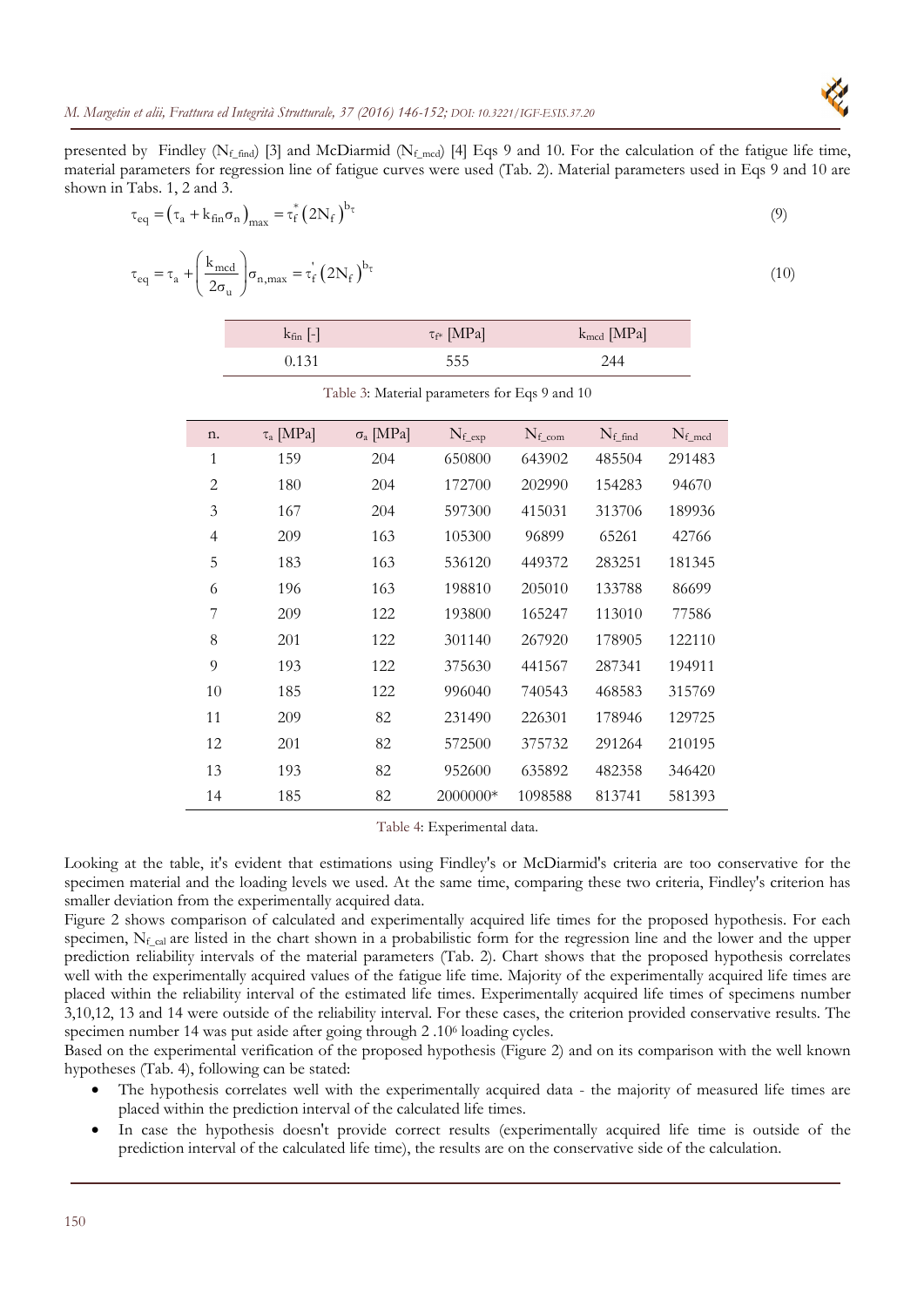In comparison with Findley's and McDiarmid's hypotheses, the life times calculated for the particular experimental program are closer to the measured values. At the same time, both hypotheses provide significantly more conservative results then proposed criterion.



Figure 2: Comparison of experimentally acquired and calculated life times.

### **REFERENCES**

- [1] Garan, M., Sulko, M., Analysis of the Service Straining on the Beam-Axle of Lorry, Int J A Sci Tech, 3(7) (2013) 44- 47.
- [2] Garan, M., Monitoring of fatigue damague by sensing the deformation state, PhD. Thesis, Slovak University of Technology, Slovakia, (2010).
- [3] Findley, W.N., Fatigue of metals under combinations of stresses, Trans ASME, 79 (1957) 1337-1338.
- [4] McDiarmid, D.L., A general criterion for high cycle multiaxial fatigue failure, Fatigue Fract Eng M, 14(4) (1991) 429- 453. DOI: 10.1111/j.1460-2695.1991.tb00673.x
- [5] Dang Van K., Sur la résistance a la fatigue des métaux, PhD. Thesis, Sci Techniq l´Armement, France, (1973).
- [6] Carpinteri A, Spagnoli A., Multiaxial high-cycle fatigue criterion for hard metals, Int J Fatigue, 23(2) (2001) 135-45. DOI: 10.1016/S0142-1123(00)00075-X
- [7] Fatemi, A., Socie, D.F., A critical plane approach to multiaxial fatigue damage including out-of-phase loading, Fatigue Fract Eng M, 11(3) (1988) 149-166. DOI: 10.1111/j.1460-2695.1988.tb01169.x
- [8] Brown, M.W., Miller, K.J., A Theory for Fatigue Failure under Multiaxial Stress-Strain Conditions, P I Mech Eng, 187 (1973) 745-756.
- [9] Smith, R.N., Watson, P., Topper, T.H., A stress-strain parameter for the fatigue of metals, J Mater, 5 (1970) 767-778.
- [10] Tanaka, K., Fatigue crack propagation from a crack inclined to the cyclic tensile axis, Eng Fract Mech, 6(3) (1974) 493-507. DOI: 10.1016/0013-7944(74)90007-1
- [11] Sih, G.C., Barthelemy, B.M., Mixed mode fatigue crack growth predictions, Eng Fract Mech, 13(3) (1980) 439-451. DOI: 10.1016/0013-7944(80)90076-4
- [12] Hoshide, T., Socie, D.F., Crack nucleation and growth modeling in biaxial fatigue, Eng Fract Mech, 29(3) (1988) 287- 299. DOI: 10.1016/0013-7944(88)90018-5
- [13] Papuga, J., Ruzicka, M., Two new multiaxial criteria for high cycle fatigue computation, Int J Fatigue, 30(1) (2008) 58- 66. DOI: 10.1016/j.ijfatigue.2007.02.015